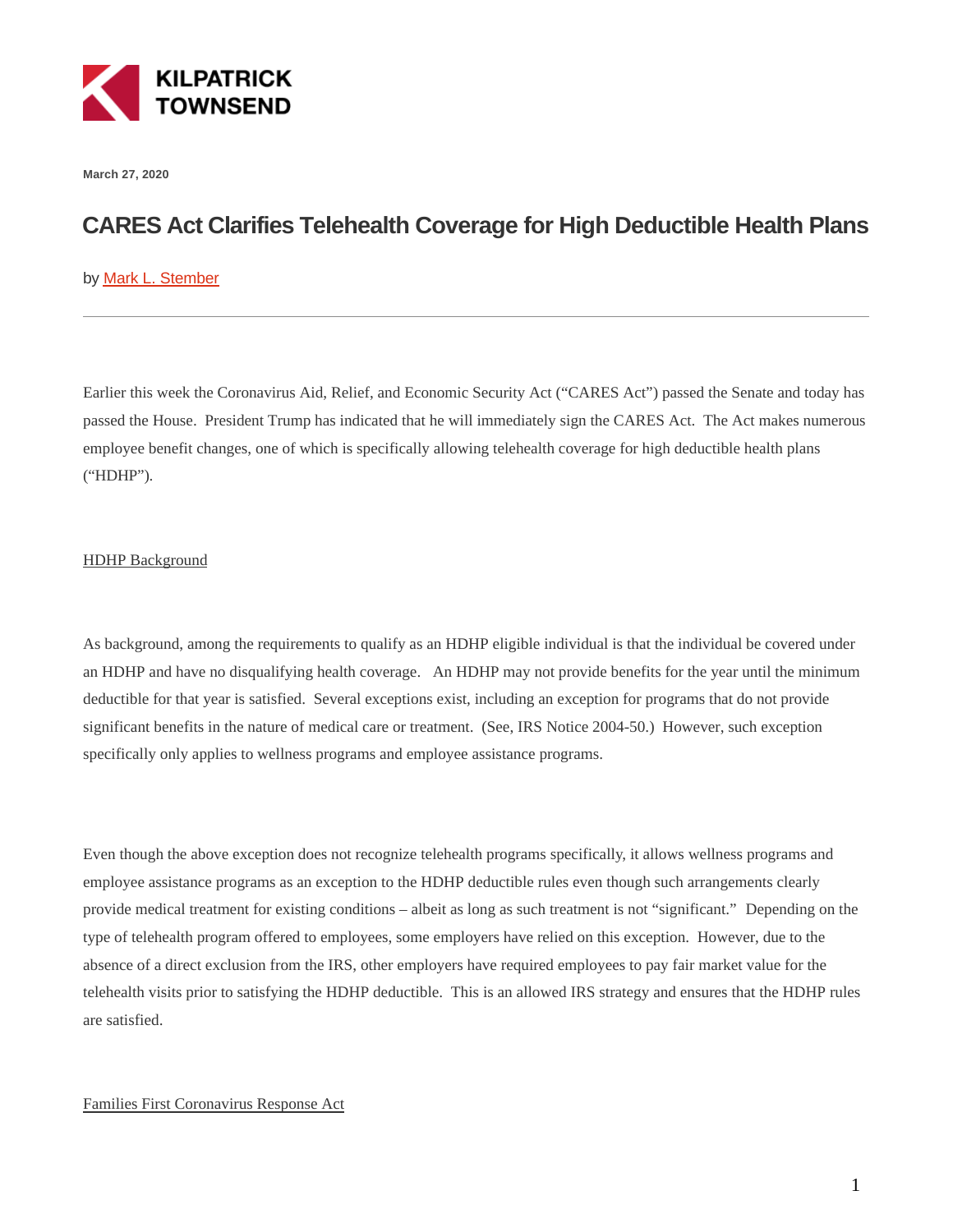

Earlier this month, the [Families First Coronavirus Response Act r](https://www.kilpatricktownsend.com/Blog/ERISA/2020/3/COVID-19-Relief-Act-Mandates-Testing-Coverage-without-Cost-Sharing)equired all ERISA group health plans, including HDHPs, to cover COVID-19 testing services, plus related provider visits, at 100% with no cost sharing. This includes both in-person and telehealth visits. However, the mandate does not apply to COVID-19 treatment and does not apply to other telehealth visits.

## CARES Act

The CARES Act relaxes the HDHP rules further by allowing all telehealth visits to be covered by an HDHP prior to satisfying the HDHP deductible. The CARES Act also classifies "telehealth and other remote care" as disregarded coverage for purposes of HDHPs. This change is effective upon enactment and continues through the end of the plan year beginning on or before December 31, 2021. For calendar year plans, this means that the telehealth and other remote care exception will be in effect for the 2020 and 2021 calendar years.

## Key Takeaways

*1. All telehealth visits may be covered prior to the HDHP deductible.* This means that any telehealth visit can be covered with no cost sharing or limited cost sharing prior to the HDHP deductible. For example, if an employer charges a \$25 copay for telehealth visits for its PPO medical option, this same cost sharing could now be applied to the HDHP regardless of whether the HDHP deductible is satisfied. At the same time, right now many employers are covering all telehealth visits at 100% for the remainder of the year. Under the temporary safe harbor, this coverage can now be extended to HDHP participants without having to rely on the no "significant medical care" exception or charging fair market value prior to the HDHP deductible being satisfied.

*2. The CARES Act "safe harbor" is effective through December 31, 2021 (for calendar year plans).* A technical reading of the CARES Act means that it does not apply to January 1, 2020 through the date of enactment (e.g., March 27, 2020). Even though it technically does not apply for that period, because HDHP coverage is annual, the practical import is that the safe harbor applies for all of 2020 and 2021.